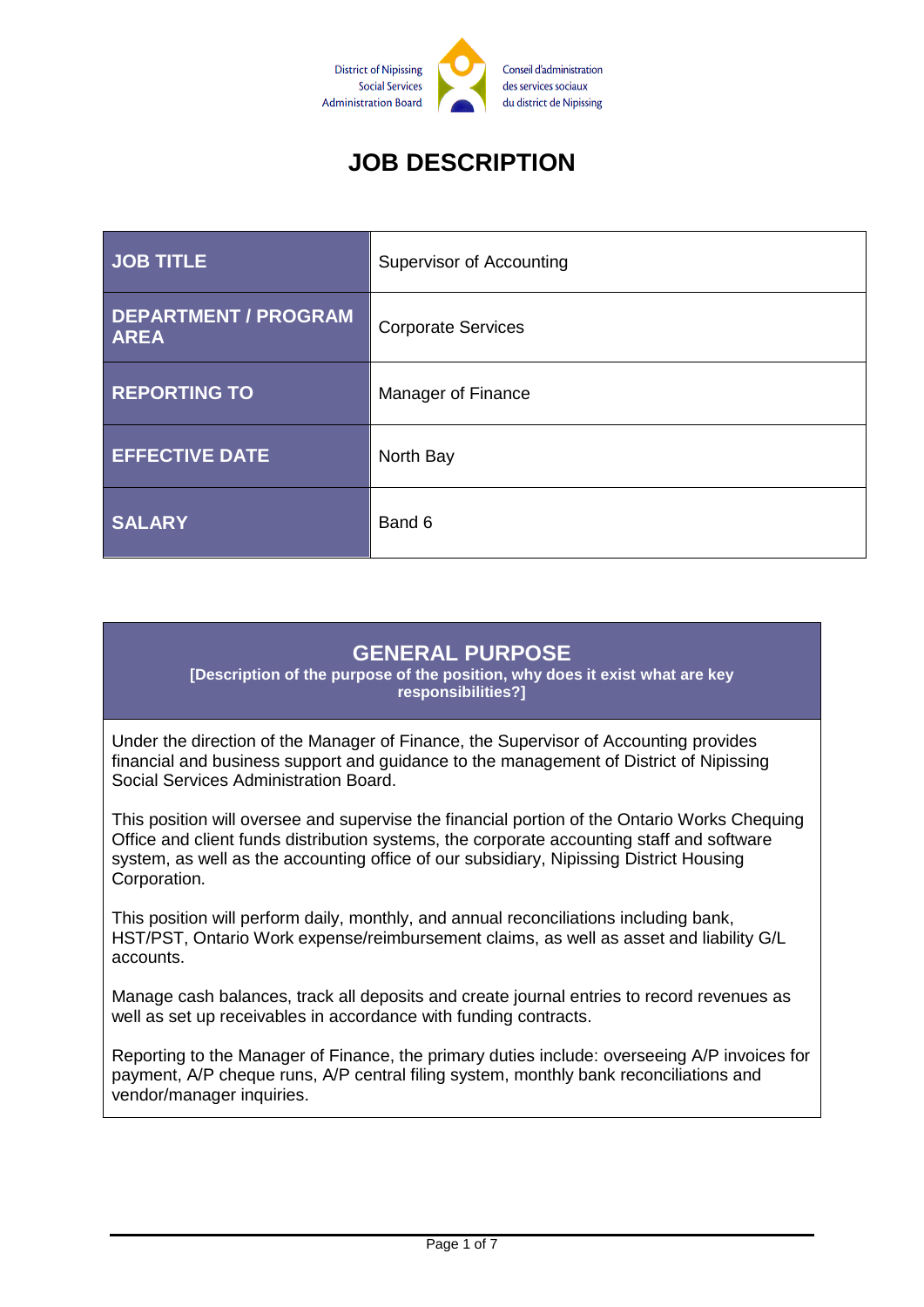| <b>KEY ACTIVITIES</b><br>[Name and list under each the key activities of the position and percentage<br>estimate of time for each section.]                                                                                                            |  |  |
|--------------------------------------------------------------------------------------------------------------------------------------------------------------------------------------------------------------------------------------------------------|--|--|
| 1. Perform daily bank reconciliation – OW financial benefits, and monthly<br>corporate bank reconciliation;                                                                                                                                            |  |  |
| 2. Monitor cash balances, and track all revenue/funding, prepare journal entries for<br>import to the accounting system to record revenue;                                                                                                             |  |  |
| 3. Monitor receivables, payables, and accruals to ensure accurate balances and<br>timely collection and payments of amounts due;                                                                                                                       |  |  |
| 4. Perform monthly OW expense reconciliation and submit claim reimbursement<br>through SAMS;                                                                                                                                                           |  |  |
| 5. Maintain general ledger, bank transactions, accounts payable, coding adjusting<br>journal entries as required;                                                                                                                                      |  |  |
| 6.<br>Complete monthly HST claims and reconcile HST/PST and ensure correct<br>submission to CRA in compliance with all tax requirements/treatments;                                                                                                    |  |  |
| 7. Assist with period closing and year-end procedures;                                                                                                                                                                                                 |  |  |
| 8. In collaboration with the Manager of Finance determines the municipal levy<br>apportionments annually;                                                                                                                                              |  |  |
| 9. Confirm financial status by monitoring revenue and expenses; coordinating the<br>collection, and reconciliation of financial data; and assist preparing special<br>reports as required;                                                             |  |  |
| 10. Supervise controls for accounting procedures and systems, and maintain<br>financial security by ensuring appropriate internal controls;                                                                                                            |  |  |
| 11. Maintain accounting controls by managing a chart of accounts; help develop,<br>define and implement accounting policies and procedures;                                                                                                            |  |  |
| 12. Supervise staff by interpreting accounting policy; applying observations and<br>recommendations to operational issues;                                                                                                                             |  |  |
| 13. Receive and verify purchase orders and purchase requests to ensure<br>purchasing policy are followed and in accordance with budget;                                                                                                                |  |  |
| 14. Supervise and lead a staff team which includes recruitment, performance review,<br>discipline, coaching/counselling, orientation, training and development;                                                                                        |  |  |
| 15. Update job knowledge by participating in educational opportunities; reading<br>professional publications; maintaining personal networks; participating in<br>professional organizations, and ensuring accounting designation remain up to<br>date. |  |  |
| 16. Supporting other departments as needed with financial requests, Ministry based<br>reconciliations or tracking, audit confirmation requests or other partner support<br>as required                                                                 |  |  |
| 17. Updates technological proficiencies as required for any program / department<br>needs (Yardi, InSite, NAV, Portal, SHMS, OCCMS, SAMS, etc.)                                                                                                        |  |  |
| As a DNSSAB employee, the position is responsible for creating, maintaining<br>and actively participating in a respectful workplace, that is free of all forms of<br>harassment, discrimination and violence.                                          |  |  |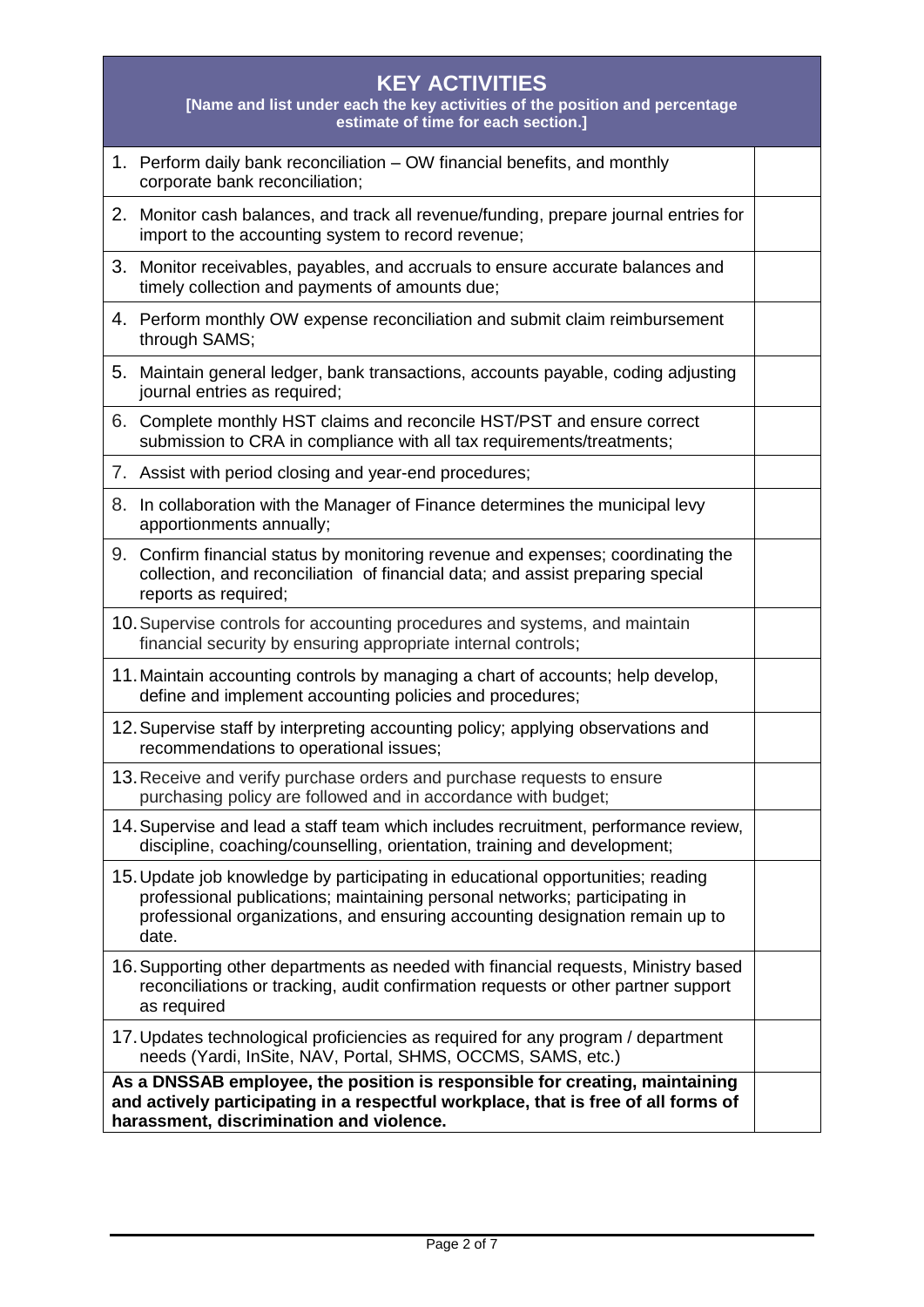# **QUALIFICATIONS**

- Two year post-secondary diploma in Accounting, Finance or Business is preferred. Post-secondary diploma in bookkeeping, accounting, finance or an acceptable combination of education and work experience is required, with a commitment to pursuing a post-secondary diploma in Accounting or Finance;
- Two (2) years related experience providing financial operational supports with supervisory or lead clerical experience;
- Proficient in Excel with advanced spreadsheet skills (sensitivity analyses, forecasting, statistical analyses, NPV & capital budgeting, for example), MS Word, and PowerPoint;
- Working knowledge of MS Project, MS SharePoint, and MS Dynamics NAV considered an asset;
- Excellent attention to detail;
- Proven written and oral communication skills, including the ability to prepare reports, spreadsheets and detailed financial analysis;
- Sound working knowledge of office practices and procedures, internal controls and processes, based on approved policies and procedures;
- Ability to work individually and as a team player with excellent organizational and multitasking skills;
- Must possess a valid Ontario Driver's License and have a vehicle available for use on the job:
- Demonstrated regular attendance in keeping with the Board's Attendance Management Policy;
- Demonstrated respect of confidentiality.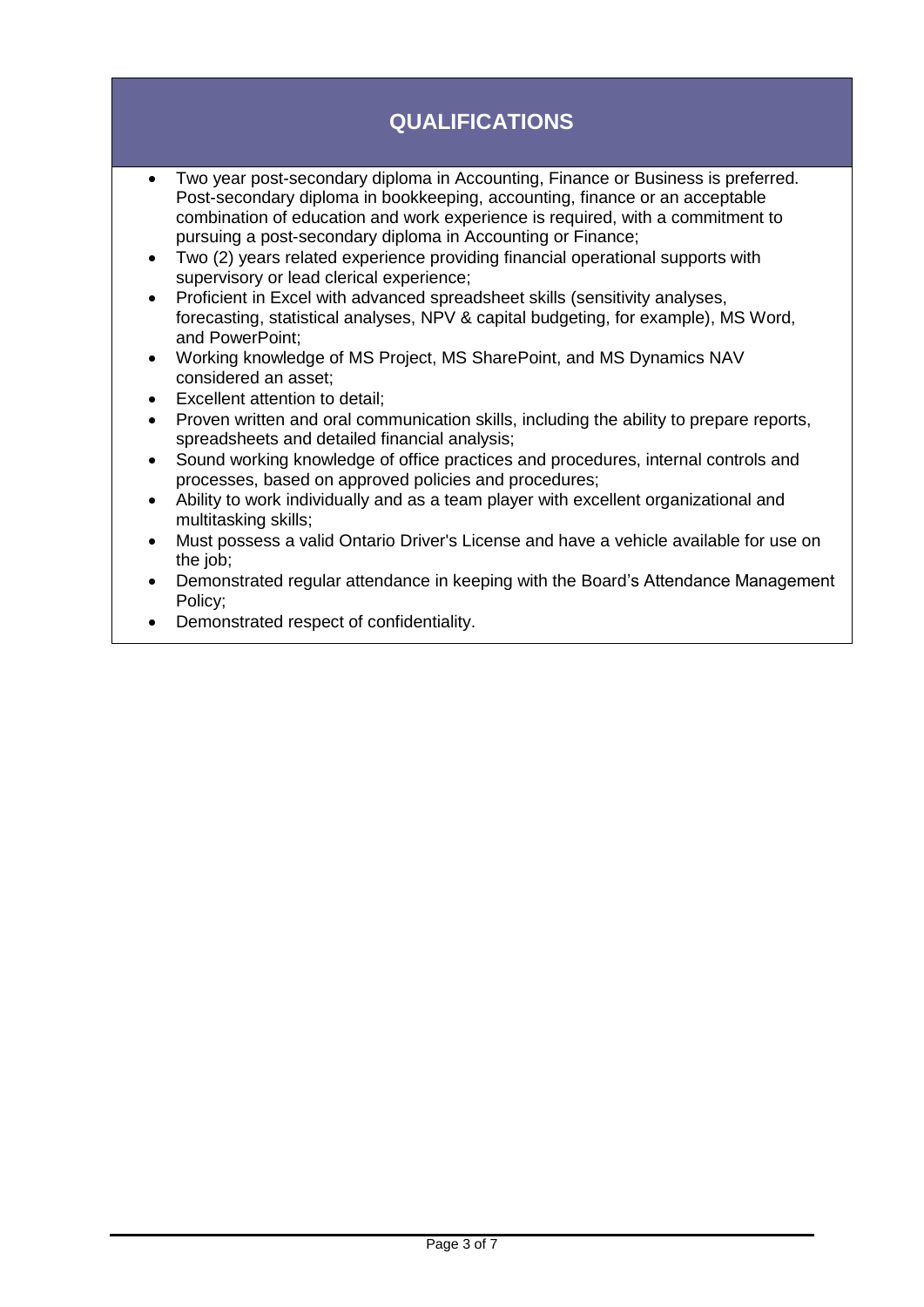## **STATEMENT OF MANAGEMENT DUTIES AND RESPONSIBILITES IN DNSSAB**

All management is responsible and accountable for:

- Commitment to the achievement of Quality Services and Healthy Workplace through
- DNSSAB's Strategic Plan and Direction:
- Planning through participation and input into strategic planning, developing operating and financial plans, monitoring plan progress, reporting on plan results and evaluating the effectiveness of planning activities;
- Effective and efficient management of financial and human resources;
- Developing and organizing work processes, assigning work to staff, monitoring progress on outputs and quality, identifying process and workflow issues and developing solutions to these problems to achieve efficient, effective and quality services;
- Developing and implementing appropriate measurements for plans and workload productivity, analyzing and reporting on measures;
- Managing, Supervising Human Resources through recruitment and selection of staff, orientation, training, performance management, monitoring compliance with organization policies and standards, administration of Collective Agreement including grievance investigation and resolution;
- Internal and External Communication through written correspondence, reports and through oral presentations and meetings with staff and community;
- Maintain awareness of external and operational trends to identify impacts on DNSSAB mandates and programs.
- Effectively manage and safeguard Board assets both tangible and intangible;
- Be committed to the highest standards of ethics and business conduct;
- Promote and protect the good reputation of the organization.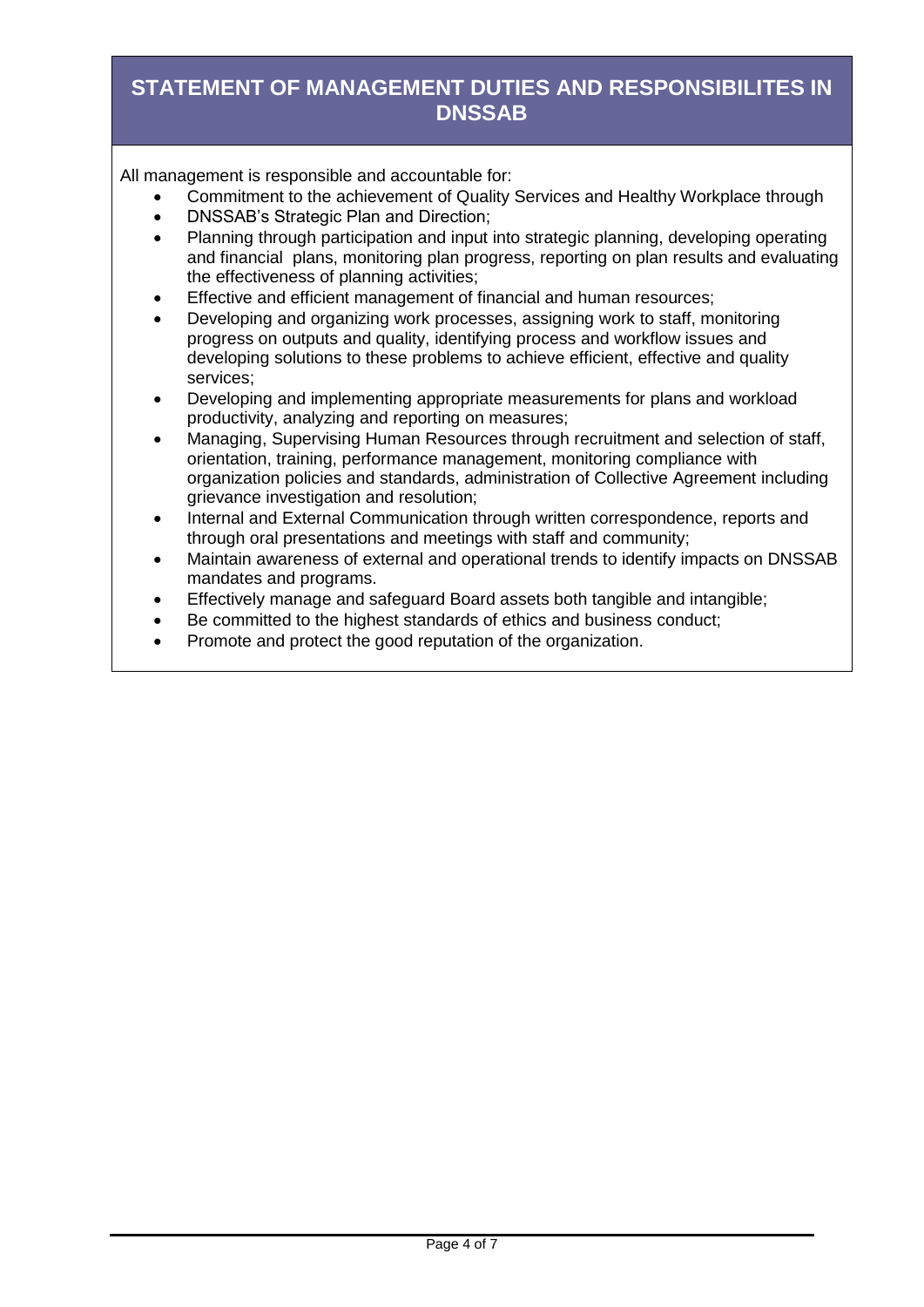#### **COMPLEXITY / JUDGMENT**

**[The decision-making aspects of the position, the variety and relative difficulty of the material or information upon which decisions are based and the use of knowledge and experience in making the decisions.]**

Two year diploma.

### **EXPERIENCE**

**[The length of time required to learn, under instruction or guidance is measured along with the essential techniques and skills the job calls for / work experience Is gained on the job under consideration, on prior jobs where the same or more elementary principles and techniques are used and on related jobs where the required body of knowledge can be built up – this is assuming the "incumbent" starts with the educations level specified in the Education factor.]**

Two years

#### **COMPLEXITY / JUDGMENT**

**[The decision-making aspects of the position, the variety and relative difficulty of the material or information upon which decisions are based and the use of knowledge and experience in making the decisions.]**

Employee makes decisions based on exceptions.

#### **INDEPENDENCE OF ACTION**

**[Reflects the amount of direction and control received from either personal supervision or standard practices and precedents – also considers ingenuity, creativity and original thought required I the job.]**

Works under general quidance.

## **RESULTS OF ERRORS**

**[Considers the extent of losses to the organization – such losses may result from mistakes occasioned by insufficiently considered decisions or judgements – only in lower level positions is consideration given to carelessness / results of errors is also used to evaluate responsibility for the safety of others.]**

May cause embarrassment to the organization.